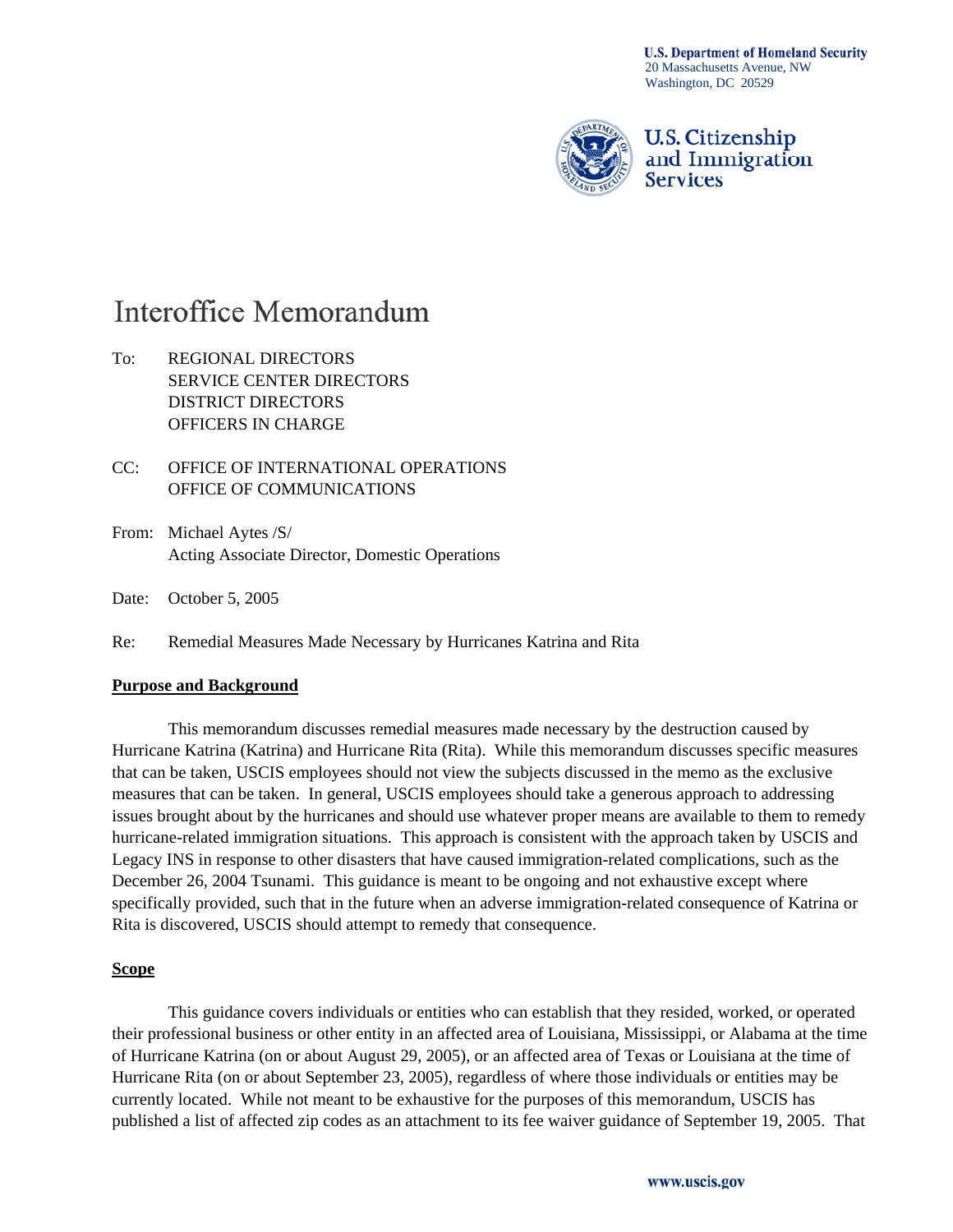list may serve as a resource for adjudicators. Where relevant, this guidance only applies to aliens who were in valid status at the time of the onset of Katrina or Rita, as applicable. This guidance is not meant to remedy status violations or other immigration-related issues not caused by Katrina or Rita.

At the present time Congress is considering remedial legislation that would address a number of hurricane related immigration topics that, if enacted, could affect some of this memorandum. Additional guidance will be forthcoming should such legislation be enacted.

#### **Standards of Proof**

l

 The remedial provisions addressed in this memo are directed towards individuals and entities affected by Katrina or Rita. Since documentation will be difficult to provide in many situations, USCIS employees should perform any systems or other checks that are available to verify that an individual resided or worked in or whether an entity was located in an affected area. In general USCIS will take a generous approach to such claims. Where possible, USCIS employees should give the benefit of the doubt as to the issue of whether the entity or individual was directly affected by Katrina or Rita.

#### **Disruptions of Nonimmigrant Status Caused by Katrina or Rita**

 As a result of Katrina or Rita aliens may experience disruptions in nonimmigrant status brought about by the inability to continue to engage in the authorized activity that forms the basis for that status. This could be the case for any nonimmigrant in any classification. For example, an H-1B nonimmigrant may be unable to work for some period of time due to physical injury, or because the workplace is destroyed, or he or she evacuated to another region and could not return to the workplace for some period of time.

 Traditionally, an alien is no longer considered to be in status in the event that the alien ceases his or her authorized nonimmigrant activity.<sup>[1](#page-1-0)</sup> USCIS recognizes that aliens directly affected by Katrina may innocently, through no fault of their own, have fallen out of status and may remain out of status for some indefinite time. Adjudicators should exercise their discretion, to the extent authorized by applicable law, to forgive a lapse in status in connection with an extension of status or change of status application if the person is otherwise eligible for such extension or change of status. Adjudicators should be liberal in allowing aliens who are no longer in status as the direct result of Katrina or Rita to extend or change their status, regardless of when such application is filed, provided it is filed no later than one year after the date of Katrina or Rita, as applicable**.** Adjudicators will excuse such untimely filings under the authority contained in 8 CFR 214.1(c)(4) (extension of status applications) and 8 CFR 248.1(b)(1) (change of status applications) to excuse the failure to timely file if "extraordinary circumstances beyond the control of the applicant or petitioner"

<span id="page-1-0"></span><sup>1</sup> Legacy Immigration and Naturalization Service (INS) and USCIS have consistently stated that H-1B status automatically ends with the termination of H-1B employment, whether the worker quits or is fired. *See, e.g*., Matter of Lee, 11 I. & N. Dec. 601 (Reg. Comm'r 1966) (termination of an H-1B worker's employment constituted a failure to maintain status); letter from Efren Hernandez, III, Director of INS's Business and Trade Branch, to attorney Wendi Lazar, *reproduced in* 78 Interpreter Releases 608 (April 2, 2001) (H-1B status ends the moment an employee is terminated from his or her employment, and that no "grace period " exists in such situations); letter from Thomas W. Simmons, Chief, INS Business and Trade Branch, to attorney Harry Joe, File nos. HQ 70/6.2.8, HQ 70/6.2.12 (undated), *reproduced in* 76 Interpreter Releases 386 (Mar. 8, 1999) (in a reduction in force, H-1B workers are out of status on the date of termination even if they are paid a severance package over a later period of time).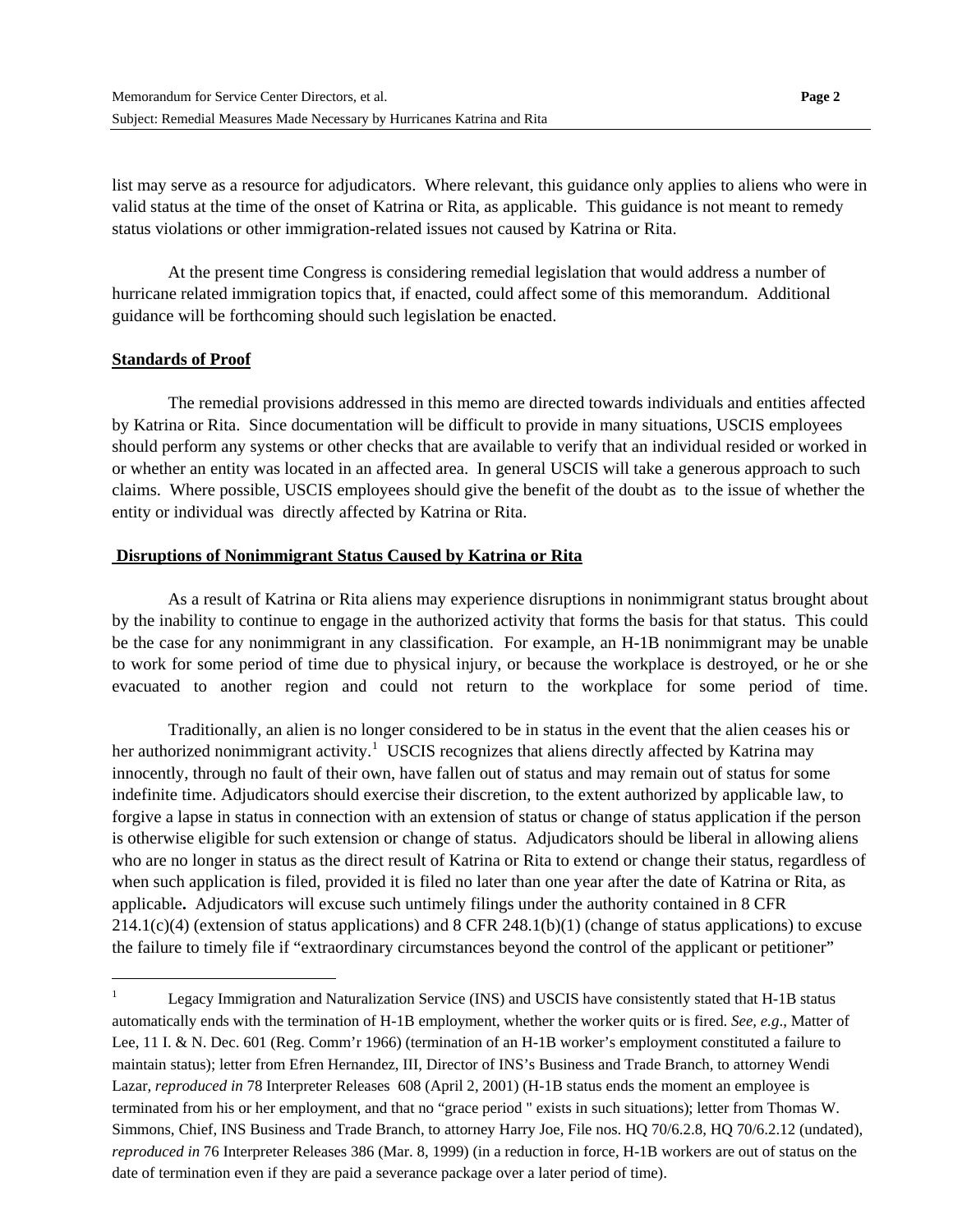exist. The failure to timely file an application directly resulting from the effects of Katrina or Rita can meet this definition. The other requirements contained in these regulatory provisions continue to apply.

In the case of an application for adjustment of status, the failure to maintain a lawful status normally is a bar to filing. Adjudicators should use the provisions of 8 CFR 245.1(b)(6) and 245.1(d)(2)(iii) to excuse the failure to maintain status, as a Katrina or Rita related disruption in status can meet the requirement that the failure to maintain status be "through no fault" of the alien. This provision should be considered whenever an application for adjustment in which Katrina or Rita disrupted the alien's lawful status is filed in the future.

#### **Applications and Petitions Denied for Abandonment**

 Under current USCIS policy and guidance, applications and petitions denied for abandonment are not reopened unless certain limited criteria are met. Because affected aliens and entities may face difficulties in pursuing applications or petitions as a result of Katrina or Rita, USCIS adjudicators are instructed to use their discretion to reopen any abandonment denials in which the motion to reopen demonstrates a direct connection between Katrina or Rita and the failure to pursue the application or petition for a period of one year from the date of the applicable hurricane.

#### **Failures to Timely Respond to Requests for Evidence (RFE).**

 It is likely that applicants or petitioners from the affected areas, or individuals who must obtain documentation from the affected areas, may be unable to timely respond to an RFE. Moreover, applicants or petitioners may not even receive the RFE because of disruptions to the mail service. USCIS adjudicators should not deny any case in which an RFE has been issued where the petitioner's, applicant's, or beneficiary's address is in an affected area. These cases should be held for a period of 6 months to allow the affected alien or petitioner an opportunity to contact USCIS with his or her whereabouts and to respond to the RFE.

USCIS adjudicators similarly should not deny any case in which the applicant or petitioner is unable to obtain documentation from the affected areas, provided that the applicant or petitioner submits to USCIS an affidavit or unsworn declaration that the requested documents cannot be obtained timely from an affected area. These cases should be held for a period of 6 months to allow the affected alien or petitioner an opportunity to provide USCIS with the required documentation.

#### **Replacement Documents**

Many aliens will need to replace a variety of USCIS-issued documents. If Permanent Resident Cards have been lost, an I-90 application should be filed to replace the lost card. The application in most cases should be filed in accordance with current filing instructions. Exceptions to such standard filing instructions, however, include:

I-90 applications are normally filed directly with the Los Angeles lockbox. For the period of the next 6 months, customers displaced by Katrina or Rita can file I-90 applications with the lockbox, or can file them at any USCIS local office. These customers may also request, and shall be granted as appropriate, interim evidence of permanent resident status (I-551 stamp). Form I-90 applications received locally are to be forwarded to the Los Angeles lockbox where normal processing will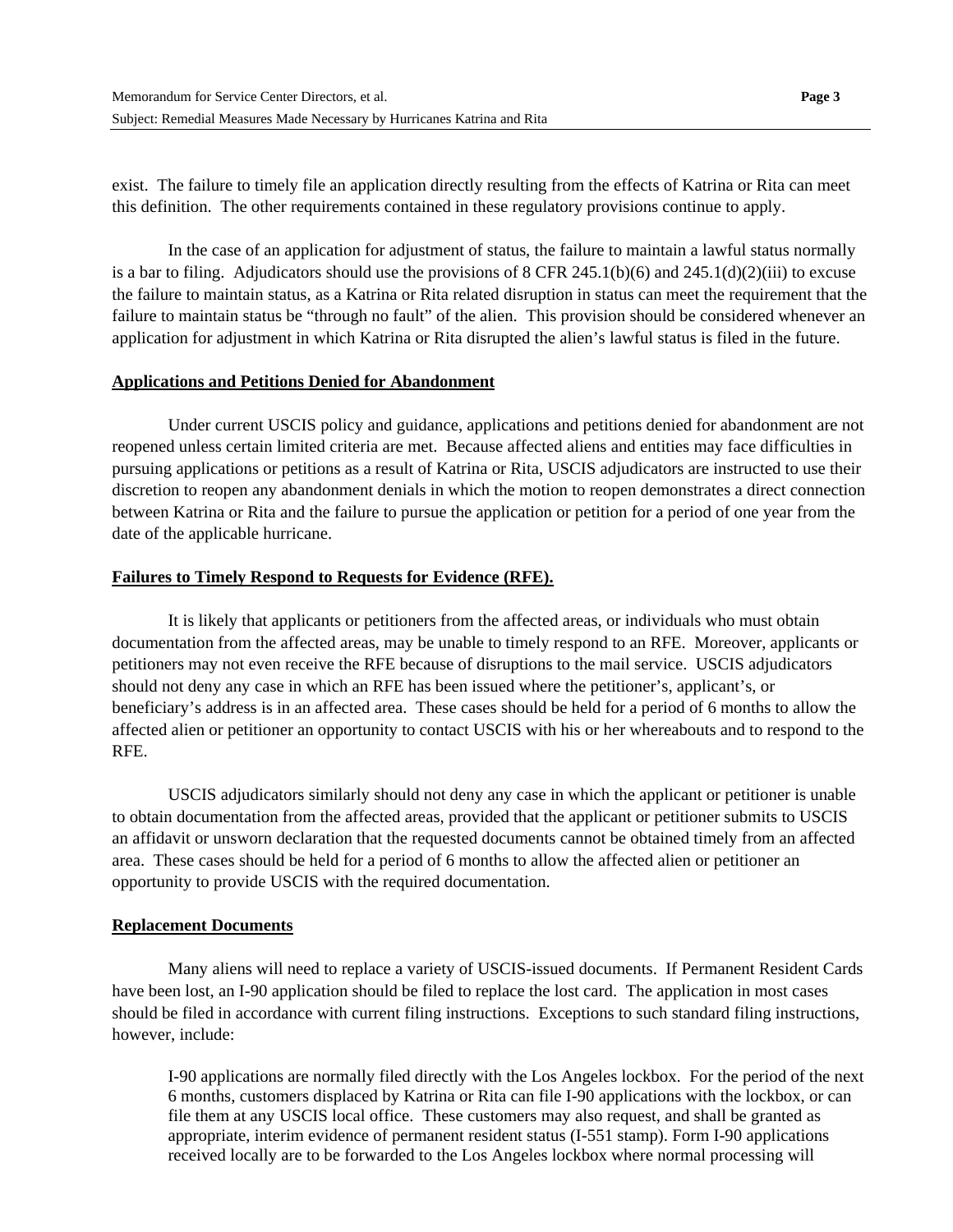The application fee, but not the biometrics fee, may be waived per the fee waiver memorandum mentioned below.

It may also be necessary to replace an I-94 by filing an I-102 (Application for Replacement/Initial Nonimmigrant Arrival/Departure Record); a lost EAD card by filing an I-765 (Application for Employment Authorization); or to request action on an approved application or petition by filing an I-824 (Application for Action on an Approved Application or Petition). The issue of replacement documents can span multiple offices and multiple documents, and in order to ensure accountability and accuracy a completed application form is needed to honor the applicant's request. As with the Form I-90, such forms may be received from hurricane victims in a local field office, which should assist the applicant in obtaining the document. Further, though normally filed with the National Benefits Center or a Service Center, I-765 applications filed to replace a lost Employment Authorization Document (EAD) may also be submitted at a USCIS local office and, as appropriate, the EAD issued the same day.

USCIS is aware that the need for replacement documents and forms will be pressing in some situations. USCIS will not as a class expedite these applications but instead will follow the normal standards for expeditious treatment set forth in previous guidance. Applications will be treated in order of receipt, but discretionary expeditious treatment is authorized when warranted in the adjudicator's discretion.

#### **Address Changes and Updates of Forms G-28**

 Many of the individuals who fled areas affected by Katrina or Rita either do not plan to return soon or may have relocated permanently. It is thus likely that USCIS will receive an influx of change of address notifications (AR-11's) and form G-28 notices of entry of appearance, as new attorneys or accredited representatives in the new locations are obtained. Also, there may be immigration attorneys who have relocated their practice and need to update the G-28 currently on file. USCIS will, whenever possible and as appropriate, expedite action on such forms.

#### **Fee Waivers**

 On September 19, 2005, USCIS issued guidance concerning fee waivers for Hurricane Katrina victims. That guidance should also be applied to victims of Hurricane Rita. That guidance advises USCIS officers to be sensitive to the fact that many individuals may have difficulties documenting their inability to pay a fee, beyond submitting an affidavit or unsworn declaration. The memorandum advises officers to be responsive to these requests. As noted above, biometrics fees are not waived.

#### **Appeals**

 In the event that an appeal is pending and the affected party or attorney is unable to file a brief from the hurricane affected area, the USCIS Administrative Appeals Office (AAO) will accept a late-filed brief from parties in the affected area if it is submitted on or before Thursday, March 23, 2006. The affected party or attorney should submit the brief directly to the AAO, with the clear notation, "Late Brief Due To Hurricane." Although the AAO may not excuse late-filed appeals under the regulations, the AAO encourages USCIS officers to treat late appeals from the affected area as a motion, pursuant to 8